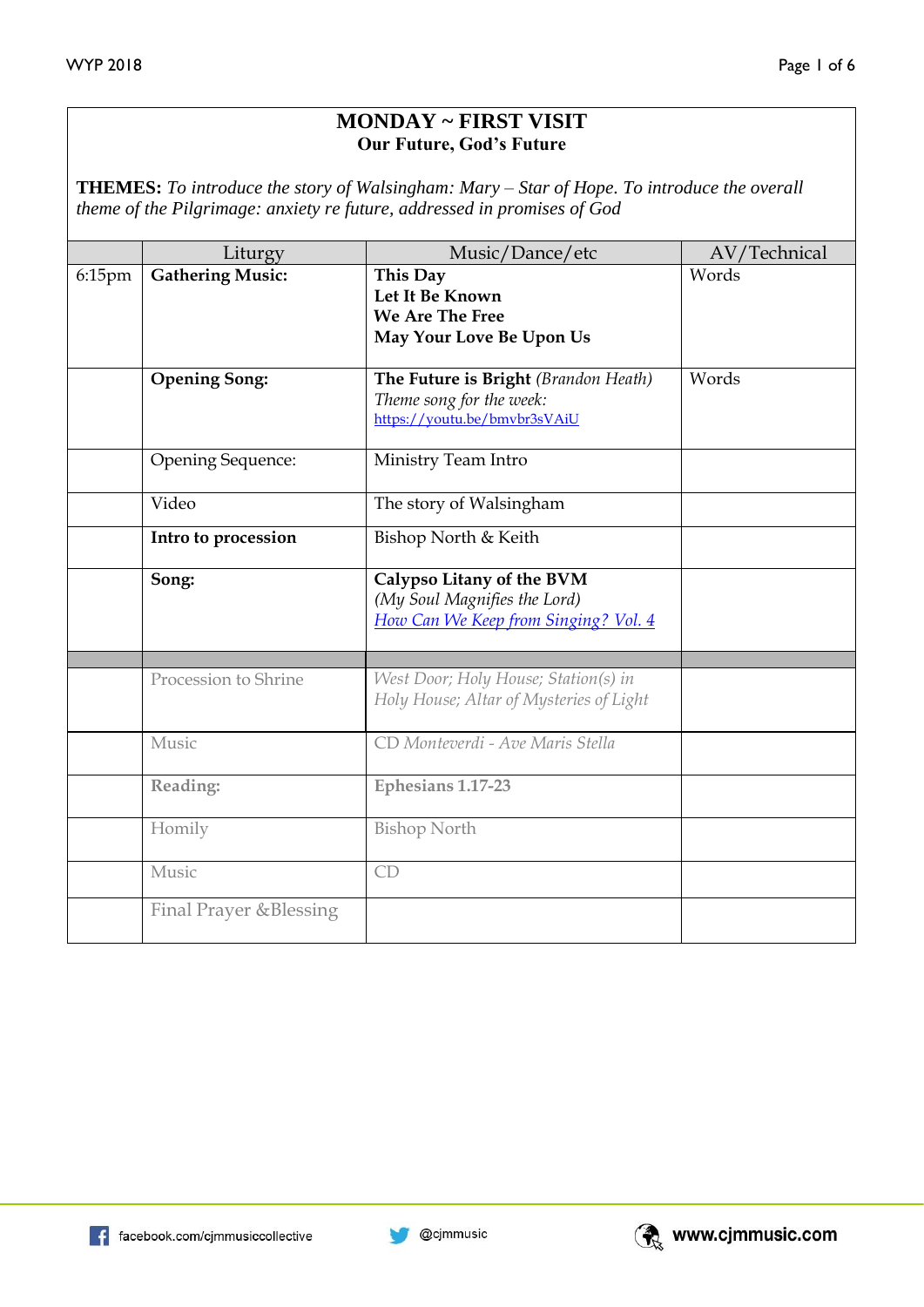### **TUESDAY MASS Word of Hope: Our Future promised to Mary**

**THEMES:** *To introduce the Annunciation; vocation; God's choice of us; Introduce Sprinkling from the Well as an expression of Mary's choice of this place*

| Liturgy                                                      | Music/Dance                                                                                                                              | AV/Technical |
|--------------------------------------------------------------|------------------------------------------------------------------------------------------------------------------------------------------|--------------|
| Gathering music                                              | The Future Is Bright (Theme Song)                                                                                                        | Song Words   |
| <b>Entrance Song:</b>                                        | Hail Holy Queen (Sister Act)                                                                                                             | Song Words   |
| <b>Opening Rites</b>                                         | Priest                                                                                                                                   | AV Words     |
| Sprinkling:                                                  | Grace Like A Wave (Elevation Worship)<br>https://youtu.be/beeaGQNKjpM                                                                    |              |
| First Reading: (Drama)                                       | 1 Samuel 3.1-10, 19-4.1                                                                                                                  |              |
| <b>Gospel Greeting</b>                                       | <b>Mass of the Holy Trinity</b><br>Rejoice 'n' Sing Vol. 3 (Mass Settings)                                                               | Words        |
| Gospel:                                                      | Luke 1:26-38 The Annunciation                                                                                                            | Video        |
| <b>Teaching Ministry:</b>                                    | <b>Bishop Philip North</b><br>Mary's 'yes' as a leap of faith and trust; 'blessed<br>hope' that God's promise to her would be fulfilled. |              |
| Intercessions -Theme:<br>Vocation / Calling<br>Ministry team | <b>SUNG RESPONSE:</b><br>With Mary We Ask You (Jo Boyce)<br>https://www.cjmmusic.com/withmary                                            | AV<br>Words  |
| <b>Offertory</b>                                             | <b>Blessed One</b> (Aaron Thomas)<br>How Can We Keep from Singing? Vol. 4                                                                |              |
| Sanctus                                                      | Mass of St Jude                                                                                                                          |              |
| <b>Acclamation of Faith</b>                                  | Mass of St Bernadette (We proclaim)                                                                                                      |              |
| Amen                                                         | Mass of St Bernadette                                                                                                                    |              |
| Lord's Prayer                                                | <b>Sung (Croskey)</b><br>How Can We Keep from Singing? Vol. 4                                                                            |              |
| Agnus Dei                                                    | <b>Mass of St Bernadette</b>                                                                                                             |              |
| <b>Communion Songs</b>                                       | Grace Like A Wave (reprise)<br>Magnificat (Boyce)                                                                                        |              |
| Final Song(s)                                                | <b>Trading My Sorrows (Darrell Evans)</b>                                                                                                |              |

**C** @cjmmusic

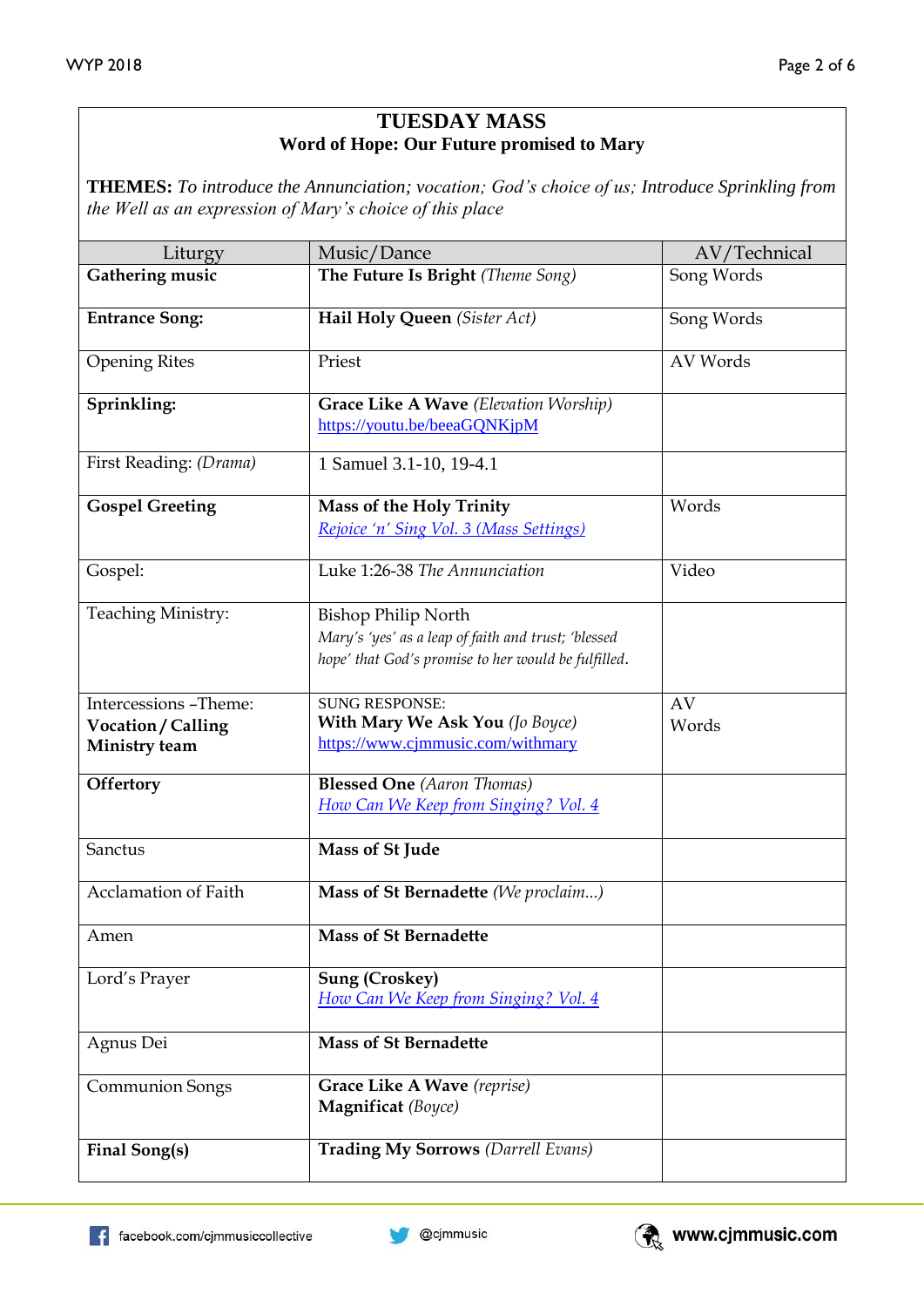# **WEDNESDAY MASS** *Child of Hope – Our Future born in Jesus*

**THEMES:** *Introduce the Incarnation as the place where past, present and future meet. The incarnation as the heart of our faith; we are part of that story…*

| Liturgy                     | Music/Dance                                                                                                                              | AV/Technical |
|-----------------------------|------------------------------------------------------------------------------------------------------------------------------------------|--------------|
| <b>Gathering Music</b>      | The Future Is Bright (Theme Song)                                                                                                        | Song Words   |
| <b>Entrance Song:</b>       | Come to us, O Emmanuel<br>(Marty Haugen)                                                                                                 | Song Words   |
| Penitential Rite:           | Spoken                                                                                                                                   | AV           |
| Gloria                      | Mike Anderson 'Clappy Gloria' with<br>Gloria in Excelsis refrain from 'Angels We<br>Have Heard On High'                                  | Words        |
| First Reading:              | Hebrews 1:1-6 "in these last days he has<br>spoken to us by a Son"                                                                       |              |
| <b>Gospel Greeting</b>      | Celtic Alleluia with Verse:<br>I bring you news of great joy<br>Joy for all nations<br>for today is born<br>our Saviour, Christ the Lord | Words        |
| Gospel:                     | Luke 2:1-7 The Birth of Jesus<br>Nativity Drama w Carol excerpts                                                                         | Words        |
| <b>Teaching Ministry:</b>   | <b>Bishop North</b>                                                                                                                      |              |
| Peace                       |                                                                                                                                          |              |
| <b>Offertory</b>            | Joy to the World (folk/rock style)                                                                                                       |              |
| Sanctus                     | Mass of St Jude<br>Rejoice 'n' Sing Vol. 3 (Mass Settings)                                                                               |              |
| <b>Acclamation of Faith</b> | Mass of St Jude (When we eat)                                                                                                            |              |
| Amen                        | Mass of St Jude (w Christmas Bells)                                                                                                      |              |
| Lord's Prayer               | <b>Sung (Croskey)</b><br>How Can We Keep from Singing? Vol. 4                                                                            | Words        |
| <b>Agnus Dei</b>            | <b>Mass of St Bernadette</b>                                                                                                             |              |
| <b>Communion Songs</b>      | <b>Adore</b> (Tomlin) in G major for segue to<br>O Come All Ye Faithful                                                                  |              |
| <b>Final Songs</b>          | <b>Children Go Where I Send Thee</b><br>(Born in Bethlehem CD version)                                                                   |              |

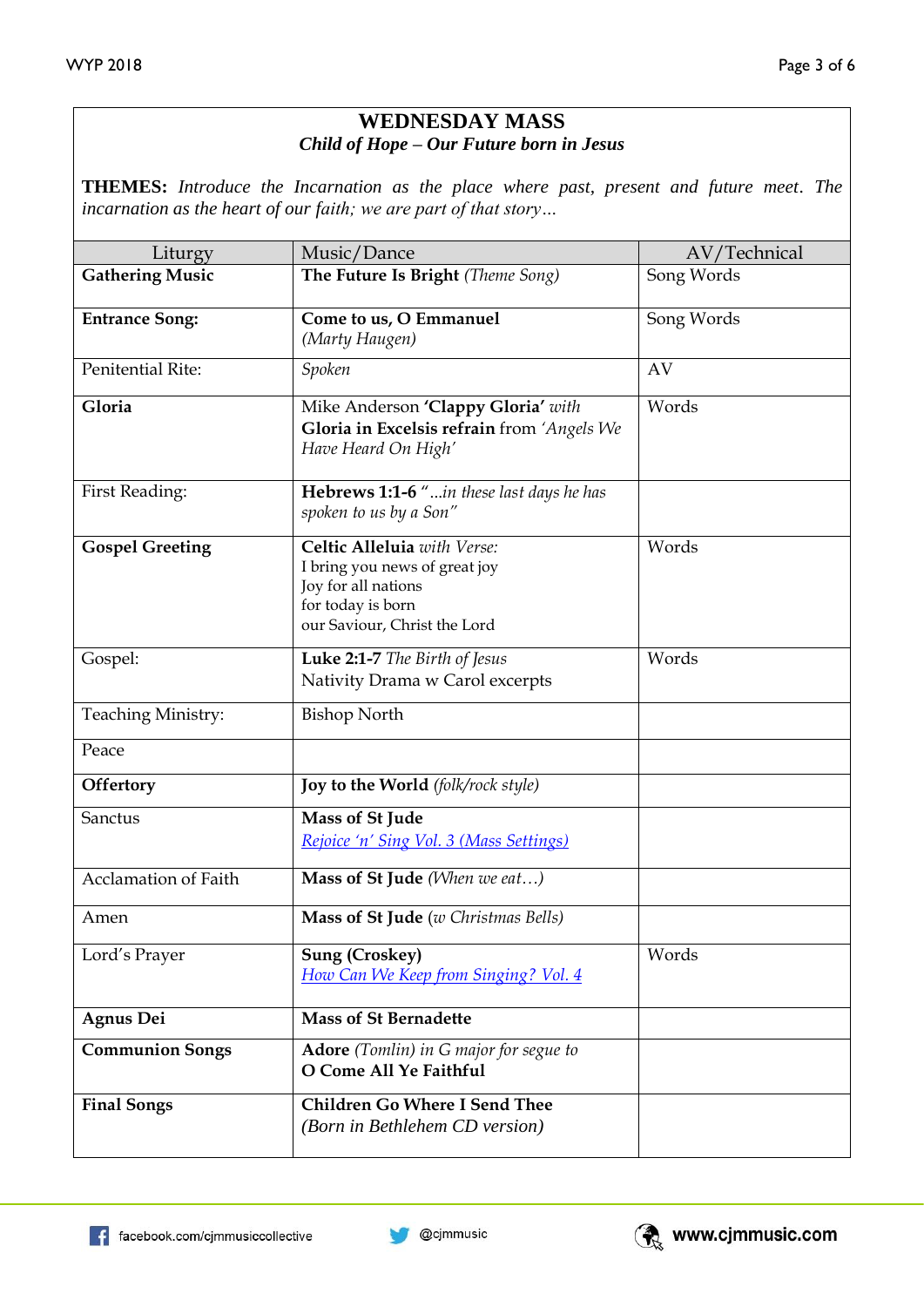## **WEDNESDAY EVENING LITURGY Generation Hope: Our Future lived out today**

**THEMES:** *Living today as if God's future had already come. Kingdom values: justice; evangelism; prayer; healing; confession.*

| Liturgy                                                                       | Music/Dance                                                                                                                                                   | AV/Technical |
|-------------------------------------------------------------------------------|---------------------------------------------------------------------------------------------------------------------------------------------------------------|--------------|
| <b>Gathering Music</b>                                                        | The Future Is Bright<br><b>Shine Jesus Shine</b><br><b>Dancing Generation</b><br>My Lighthouse<br>Let it Be Known                                             | Words        |
| Video interviews:                                                             | How are you living God's future now?                                                                                                                          | Video        |
| Scripture Reflection:                                                         | Matthew 5.1-12 Beatitudes                                                                                                                                     |              |
| Song                                                                          | <b>Build My Life (Housefires)</b><br>Second half of refrain after each beatitude                                                                              | Words        |
| Homily:                                                                       | <b>Bishop North</b><br>The Sacramental life anticipates the future<br>Focus on evangelistic, missional teaching<br>with the ministries as a 'response'        |              |
| Song                                                                          | <b>Build My Life (Housefires)</b><br>https://youtu.be/FYMjO9mL0Tw                                                                                             |              |
| <b>Explanation of Ministries</b>                                              |                                                                                                                                                               |              |
| Song for Exposition:                                                          | <b>Behold the Lamb</b> (Boyce/Stanley)                                                                                                                        | Words        |
| Ministries & Prayer Stations<br>Laying on of Hands<br>Anointing<br>Confession | (Songs during ministry time)<br>O Come to the Altar<br><b>Lord I Need You</b><br><b>Your Mercy</b><br><b>Jesus Be The Centre</b><br><b>Holy Overshadowing</b> |              |
| Benediction                                                                   |                                                                                                                                                               |              |
| All Night Vigil                                                               | 30 minutes slots                                                                                                                                              |              |

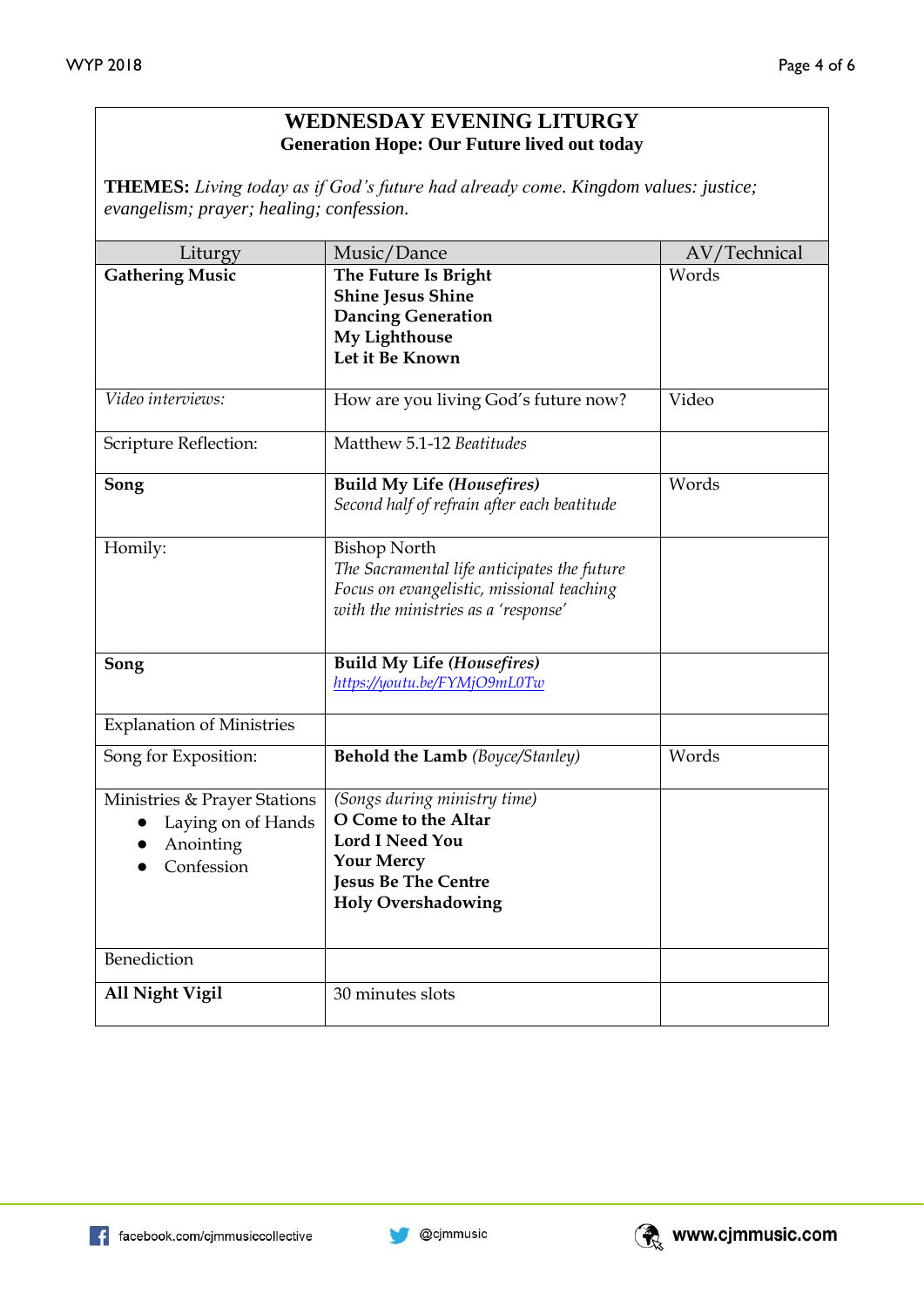## **THURSDAY MASS Sign of Hope: Our future guaranteed by the Cross**

**THEMES:** *Future opened by saving work of Christ (Mass of the Resurrection)*.

| Liturgy                     | Music/Dance                                                                                                                                              | AV/Technical |
|-----------------------------|----------------------------------------------------------------------------------------------------------------------------------------------------------|--------------|
| <b>Gathering Music</b>      | The Future Is Bright (Theme song)                                                                                                                        | Words        |
| <b>Entrance Song</b>        | Here I Am To Worship (Tim Hughes)                                                                                                                        | Words        |
| <b>Penitential Rite:</b>    | Mass of the Holy Trinity                                                                                                                                 | Words        |
| Sung Kyrie                  | Rejoice 'n' Sing Vol. 3 (Mass Settings)                                                                                                                  |              |
| Gloria                      | <b>Glory Glory (Rolinson)</b>                                                                                                                            |              |
| First Reading (Video)       | Phil 2.5-11                                                                                                                                              |              |
| <b>Gospel Greeting</b>      | <b>Alleluia Raise the Gospel</b><br>(with WYP18 verse 1)                                                                                                 |              |
| Gospel:                     | John 20 The Resurrection of Jesus<br>Drama by group                                                                                                      |              |
| <b>Teaching Ministry:</b>   | <b>Bishop North</b>                                                                                                                                      |              |
| Intercessions:              | <b>SUNG RESPONSE:</b><br>Cantor: Christ, Our Light:<br>ALL: Risen to set us free;<br>hear our prayer, O Lord.<br>https://www.cjmmusic.com/christourlight |              |
| Peace                       |                                                                                                                                                          |              |
| Offertory                   | <b>Resurrection Day (Matt Maher)</b>                                                                                                                     |              |
| Sanctus                     | Hosanna Hosanna (Soli Mass)                                                                                                                              |              |
| <b>Acclamation of Faith</b> | Lord by Your Cross (Rolinson)                                                                                                                            |              |
| Amen                        | Forever Amen (Glyyn-Whitehead)                                                                                                                           |              |
| Lord's Prayer               | <b>Sung (Croskey)</b><br>How Can We Keep from Singing? Vol. 4                                                                                            |              |
| Agnus Dei                   | <b>Mass of St Timothy (Maher)</b>                                                                                                                        |              |
| <b>Communion Songs</b>      | <b>Mighty Cross</b> (Elevation Worship)<br>Thine Be the Glory                                                                                            |              |
| <b>Final Song</b>           | We Are The Free (Matt Redman)                                                                                                                            |              |